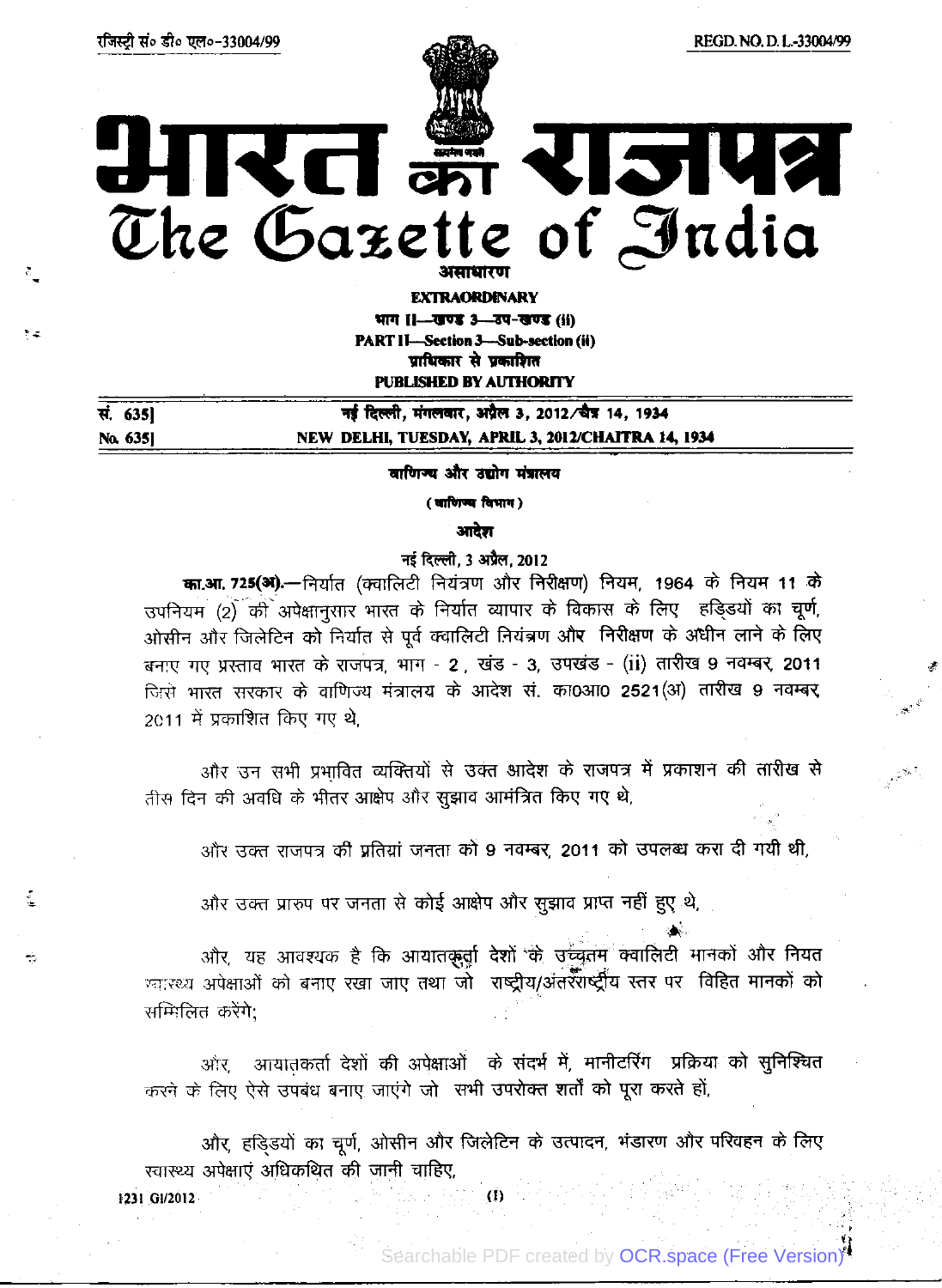<sup>अंत्</sup> प्रसंस्करणकर्ता का यह प्राथमिक दायित्व है कि वह यह सुनिश्चित करे कि ह**डिडयों** का द्युर्ण , ओसीन और जिलेटिन इस आदेश में अधिकथित स्वास्थ्य अपेक्षाओं को पूरा करेंगे,

.<br>और केन्द्रीय सरकार ने उक्त प्रयोजनों के लिए नीचे विनिर्दिष्ट प्रस्ताव बनाए हैं और उन्हें नियात (क्वालिटी नियंत्रण और निरीक्षण) नियम, 1964 के नियम 11 के उपनियम (2) की अपेक्षानुसार निर्यात निरीक्षण परिषद को भेज दिया है ।

ं अतः केन्द्रीय सरकार<sup>ि</sup>की निर्यात (दवालिटी नियंत्रण औ<del>र</del> निरोक्षण) अधिनियम, 1963 (1963 का 22) की धारा 6 द्वारा प्रदत्त शक्तियों का प्रयोग करते हुए, निर्यात निरीक्षण परिषद से परामर्श करने के पश्चात, यह राय दी गई है कि भारत के निर्यात व्यापार के विकास के लिए ऐसा करना आवश्यक और समीचीन है कि :

(1) यह अधिसूचित करना कि हड़िड़यों का चूर्ण, ओसीन और जिलेटिन निर्यात से पूर्व क्वालिटी नियंत्रण, निरीक्षण और मानीटरिंग के अधीन होंगे.

(2) अधिकथित हड़िड़यों का चूर्ण, ओसीन और जिलेटिन का निर्यात (क्वालिटी नियंत्रण, निरीक्षण ओर मानीटरिंग) नियम, 2011 के अनुसार क्वालिटी नियंत्रण , निरीक्षण और मानीटरी के प्रकार को प्रारुपानुसार विनिर्दिष्ट करना जो कि निर्यात से पूर्व हड़िड़यों का चूर्ण, ओसीन और जिलेटिन पर लांगू होंगे ।

.(3) - मन्यता देना.

 $2$ says en el espec

क. आयातकर्ता देशों के राष्ट्रीय मानक या अंतरराष्ट्रीय मानकों को ,

ਧਾ

्ख, बिदेशी क्रेता और नियंतिकर्ता के मध्य करार पाए गए संविदात्मक विनिर्देश किए गए जो आवातकर्ता देशों की स्वास्थ्य तथा अन्य अपेक्षाओं को पूरा करते हों ,

ऑर

ग. उपरोक्त खंड क और खंड ख में यथावर्णित किसी विनिर्देश की अनुपस्थिति में भारतीय मानक की।

और

घ. उपरोक्त खंड के, खे और गे में यथावर्णित किसी विनिर्देश की अनुपस्थिति में निर्यात निरीक्षण परिषद द्वारा गठित किसी समिति द्वारा बनाए गए मानकों को ,

अंतरराष्ट्रीय व्यापार के अनुक्रम में, हड़िडयों का चूर्ण, ओसीन और जिलेटिन का 4. नियत्ति प्रतिधिर्ध्द होगा जब तक कि वह, केन्द्रीय सक्षम प्राधिकारी द्वारा इस प्रयोजन के लिए किसी अभिहित प्राधिकारी द्वारा जारी प्रमाणपत्र के साथ होगा। कि प्रसंस्करण स्थापन अभिहित सक्षम प्राधिकारी द्वारा अनुमोदित तथा मानीटर की जाती है, और हड़िडयों का चूर्ण, ओसीन और जिलेटिन क्वालिटी नियंत्रण और निरीक्षण से संबंधित स्थितियों से आश्वरत हैं।

> [फा. सं. 3/61/2007-निर्यात निरीक्षण] देपिन्दर सिंह टेसी, संयुक्त सांचेन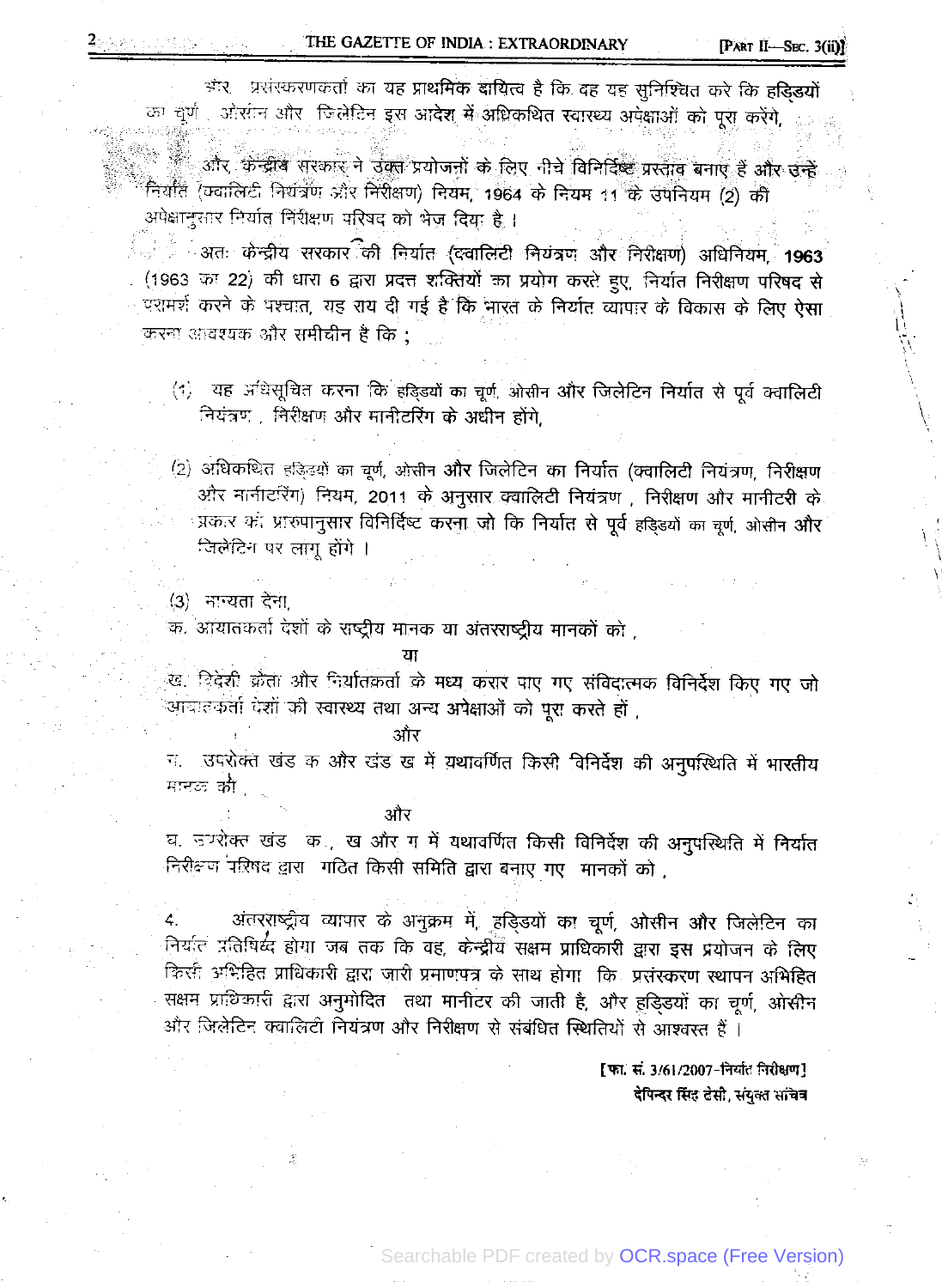### MINISTRY OF COMMERCE AND INDUSTRY

(Department ofCommerce)

#### **ORDER**

# New Delhi, the3rdApril, 2012

s.O. 725(E) - Whereas for the development of the export trade of india, certain probosals for subjecting Crushed Bones. Ossein and Gelatine to quality control and inspection prior to export, were published as required by sub rule (2) of rule 11 of the Export (Quality Control and Inspection) Rules, 1964 in the Gazette of India Part ii, Section 3, Sub-section (ii), dated 9<sup>th</sup> November 2011, under the Order of the Government of India in the Ministry of Commerce number S.O. 2521 (E), dated  $9<sup>th</sup>$ November 2011;

And, whereas, the objections and suggestions were invited from all persons likely to be affected thereby within a period of thirty days of the date of publication of the said Order in the Official Gazette;

And, whereas, the copies of the said Gazette were made availabte to the pubüc on 9<sup>th</sup> November 2011;

And, whereas, no objections and suggestions were received from the pub!ic on the said draft;

And, whereas, it is necessary to maintain the highest quaiity standards and stipulate health requirements of importing countries and that would encompass the standards prescribed at National / Internationa; level,

And, whereas, provisions should, therefore, be made for a procedure for monitoring to ensure the above conditions of equivalence with reference to the requirements of the importing countries;

And, whereas. heaith requirements should be laid down for tne production, storage and transport of Crushed bones, Ossein and Gelatine,

And, wnereas, it is the responsibility primarily of the processors to ensure that Crushed Bones, Ossein and Gelatine should meet the health requirements laid down in this order;

And, whereas, the Central Government has formulated the proposai specified below for the said purpose and has forwarded the same to the Export Inspection Council as required by sub-rule (2) of the rule 11 of the Export (Quaiity Contro' and Inspection) Rules, 1964.